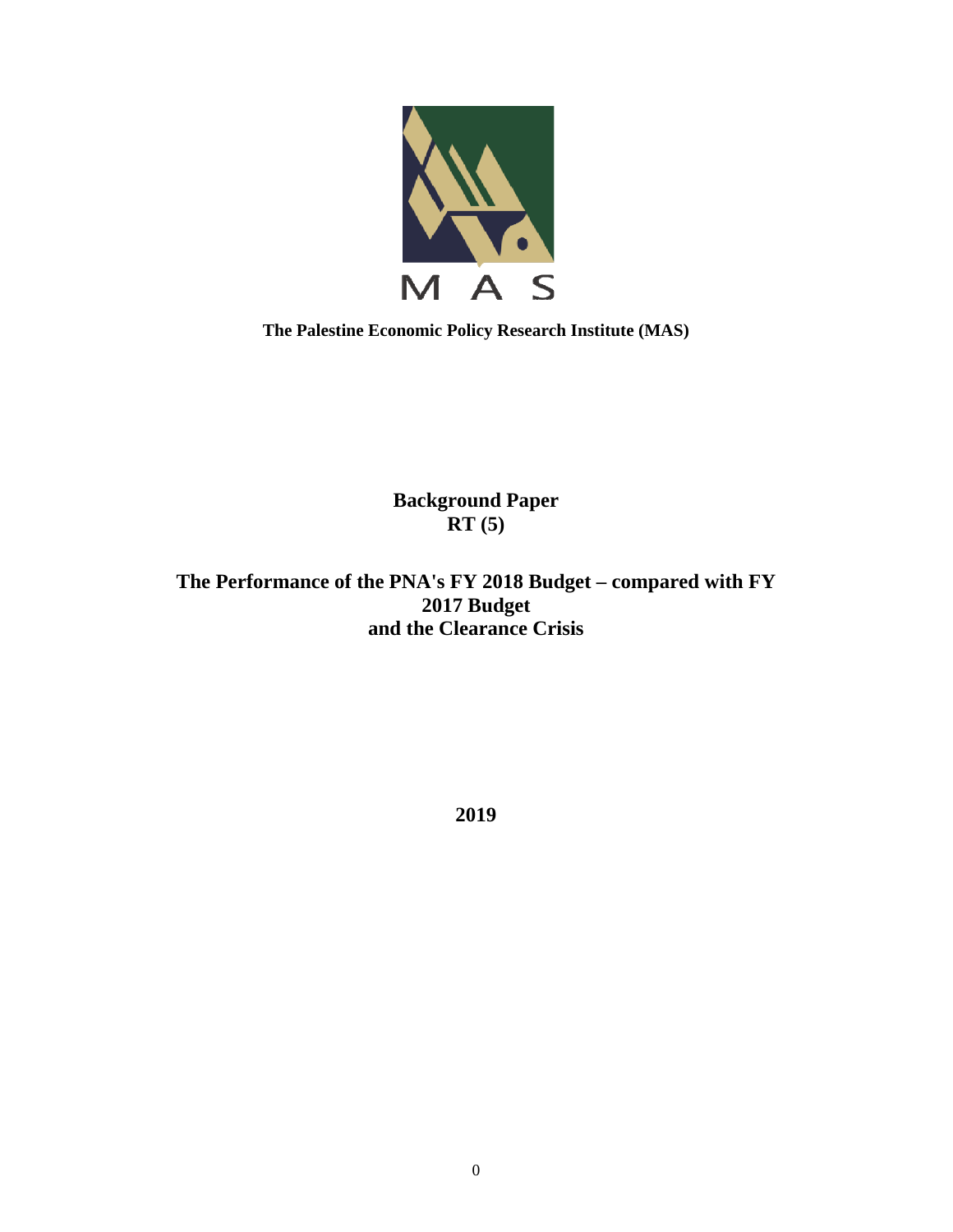## **The Performance of the PNA's FY 2018 Budget <sup>1</sup>– Compared with FY 2017 Budget and the Clearance Crisis**

#### **1- Background and Rationale<sup>2</sup>**

A country's budget is a practical plan that that the Ministry of Finance (MoF) follows to serve the objectives of its development plans, which aims ultimately to achieve economic, financial and social goals. The budget is prepared by estimating the different budget items based on assumptions and guided by data. The financial instruments in the budget structure which are used as basic variables in the formulation of fiscal policy are listed under three main rubrics: Public Expenditures and related components (goods, services, wages, salaries, non-wages, social services, security, development, investment and current expenditures); Public Revenues and related components (collected from several domestic and foreign sources, and from various types of taxes and non-tax sources, fees and profits); Deficit, and how it is financed, and net lending, which is linked with revenues, foreign aid, and domestic and external borrowings to cover the financing gap.

The different internal restrictions and fundamental distortions undermines the PNA's Budget. For example, operating expenses and transfers (non-wages) make up third of the current budget expenditures, security 26%, education 20%, health 11%, social development 8%. This structural distortion in the distribution of expenditures, restricted spending on other sectors such as agriculture, which accounted for a mere 1%, considering that the security, health and education sectors are top priorities. In addition, growth of current expenditure has exceeded growth in revenues, which have created a gap that needs funding, either from external or internal lending sources. Lending, on the other hand, augments accumulated public debt.

In summary, MoF works diligently to prepare a budget that is in line with the economic and fiscal resources and that responds to political changes and domestic development. These policies aim at gradually creating an independent economy capable of generating the needed revenues. These efforts build upon previous efforts that began in 2010 and were embodied in the 2014 and 2015 budgets and their new procedural, policy and legal statements. Following 2015, the process of developing the budget became different, having to go through three main stages:

First, the preliminary stage, which represents the referential basis and the general

<sup>1</sup>The first PNA budget was developed in 1995 (which was not then based on a budget law). Since it was not built on a technically coherent basis, the first budget was tentative and improvised. Following the first legislative elections in 1996, the Palestinian Legislative Council (PLC) was formed and the Basic Law which (in its Articles 60 and 61) made the development of the public budget mandatory, and Law No. (7) of 1998, which regulated the public budget and financial issues, was issued. Afterwards, the PNA process of formulating the budget became part of a comprehensive financial policy. The policy sets the rules and procedures for designing the budget, stipulating compliance with the budget law and requiring the executive authority to submit the budget to the PLC under a law that is ratified at a specific date each year. However, following the 2007 political division which suspended the Legislative Council, the budget law is now presented by the Cabinet to the PNA President for ratification.

2 The sources of data used for this paper include: previous RT background papers, MoF and PMA data and reports, different MAS studies.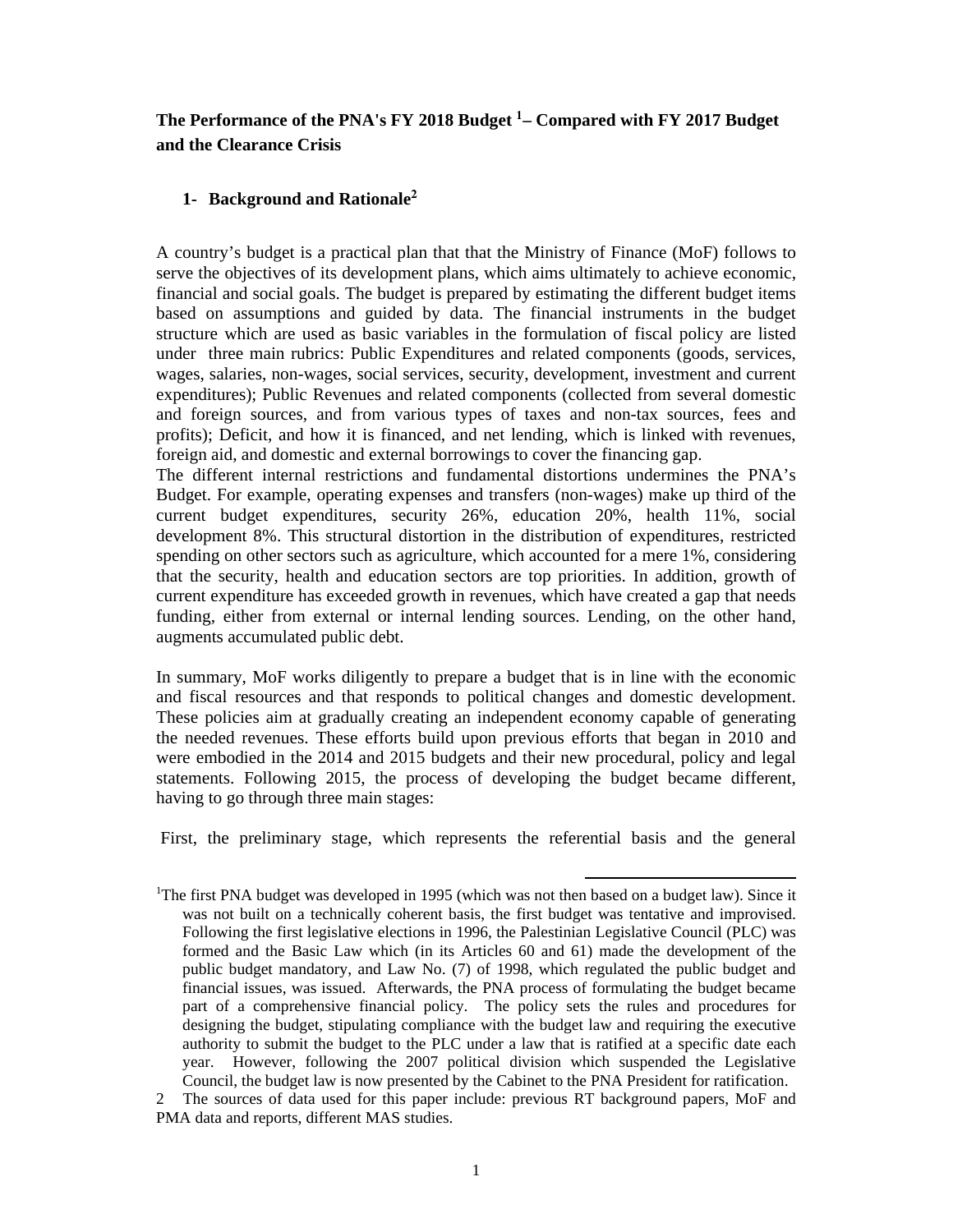framework for policies, which involves identifying the economic and political environment and the various related indicators, determining the economic and social targets and assumptions of the budget; Second, the stage of defining the budget items entailing revenues and expenditures of the different centers of responsibility; Third, the stage of implementation and follow-up, which is the direct responsibility of the MoF, which ensures compliance with the limits set in the budget.

The preparation of the FY 2019 Budget takes place within a complex economic and political context, more than any previous era. The recent Clearance Crisis have further compounded the myriad of challenges posed by the Israeli occupation.

 The most pressing challenges that beset preparing the budget is expenditures planning and forecasts under continuing revenues uncertainty. This uncertainty is the result of two factors: Israel's control over a large proportion of clearance revenues making up 65% of total PNA's revenues. One example of withholding Palestinian clearance revenues for a long period of time (84 months), for political reasons like the takeover of Hamas government, Non-member observer status in the UN in 2013, and many other pretexts, the latest of which, withholding clearance revenues since Feb 2019 (Table -2). Second, the uncertainty in the availability of foreign budget aid, depending on political conditions, which are following a downward trend in recent years.

The discussion of the budget has become an established tradition at MAS, each year. However, because of the latest clearance crisis, working with the FY 2019 Budget was suspended, as well, actual data of FY 2018 Budget was not available. This has delayed holding this discussion until it was possible to access data for both the FY 2018 and the FY 2019 emergency budget. Based on this, the FY 2018 Actual Budget will be compared with previous years' budgets, in light of the current clearance crisis 2019 and its impact on the preparation of the previous year's budget. In addition, the trends of the Emergency Budget or monetary plan until July 2019, will be presented.

#### **Previous Budgets– Policies and Assumptions**

The 2017 Budget was developed based on the same framework of financial reforms that was adopted in 2014-2015, basically: developing a revised guide of terms and concepts, setting ceilings for the medium-term budgets of the ministries and other public agencies within a framework of program budgeting and expenditure planning, creating projects' ID cards, and introducing a computerized system that integrates budgeting in the financial management system. A new framework was introduced in 2016, which was based on reforming management of public resources applying a newly created procedural manual for a medium-term of three years ceiling for program budgets set based on detailed data. Notably, the FY 2016 Budget Statement focused on developing gender-sensitive budget with more focus on vulnerable groups. The budget followed a conservative approach in stating assumptions and expectations about revenues, reducing spending and net lending, and increased dependence on domestic revenues by following a set of measures: horizontal expansion of the tax base, increasing tax obligation and combating evasion, and enhancing the relationship with the private sector. All these principles were maintained in FY 2018 Budget Statement.

In respect to previous budgets, the following points are noteworthy: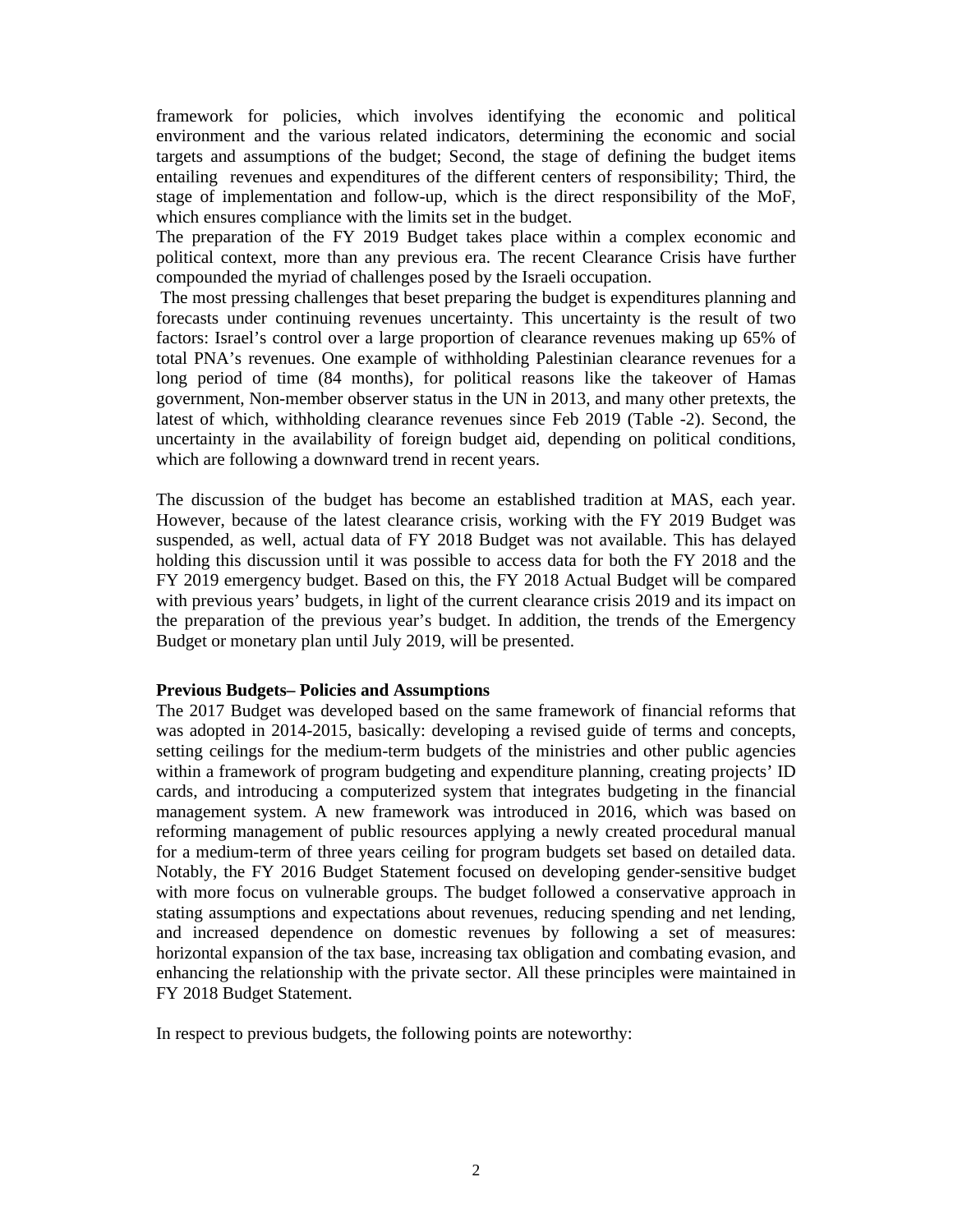$\sim$  Volatile financial sustainability<sup>3</sup>: The government's ability to implement fiscal policies (expenditures and revenues), without faltering or running a deficit, or accumulating budget debt over the years. To achieve this, there are standards<sup>4</sup> that should be followed, most importantly: a budget deficit should not exceed  $3\%$  of GDP, the overall public debt<sup>5</sup> (domestic and external) according to the Law of the Palestinian General Debt Law No. 24 of 2005. The budget deficit indicator shows a deviation of the conventional standard, as the public debt indicator has reached the maximum allowed ceiling.

Under Palestinian circumstances this is considered somewhat acceptable<sup>6</sup>, and consistent with the Palestinian General Debt Law of 2005 and other neighboring countries. However, what indicates a volatile financial sustainability is the increase in other current expenditures and net lending (excluding salaries) constituting around 40% of total public expenditures. Development expenditures constituted less than 6% in previous budgets, although it ranged between 10%-20% in previous years.

The distortion, which is seen in most Palestinian public budgets, is that actual cash expenditures exceeds the budgeted expenditures, which is a negative indicator of the public fiscal sustainability. The latter represents the difficulty the government faces in meeting its obligations with limited options available for bridging the financing gap in light of the shrinking external aid.

 $\Diamond$  There is a correlation between the size of import revenues (from Israel and third countries) and economic growth, whereby the positive impact of economic growth on the size of imports translates into an increase in revenues. A slow growth is on the horizon, which means that this growth will not exceed current levels and cannot be expected to increase above that level. Therefore, the expected growth in revenues depends mainly on domestic revenues through improving tax collection and ensuring the private sector's tax obligation, even though domestic revenues contribute only 22% of total revenues. This situation calls for reconsideration of the applied tax policies, tax justice, and how to promote wider tax obligation which responds to the special needs of the Palestinian economy.

 ${}^{3}$ Financial sustainability is also affected by political factors, especially donor countries support to the budget. According to the IMF, the stability of the debt-to-GDP ratio for at least five years is a condition for financial stability, which is ideally around 5%. This ratio indicates the country's financial ability to pay back debits without undertaking major fiscal policy compromises in the future 4

<sup>&</sup>lt;sup>4</sup> Palestinian General Debt Law No. 24 of 2005, defines debt as any liability on the government, which should not to exceed 40% of GDP.

<sup>5</sup> The debt-to- "nominal" GDP ratio was 18%. There are two major forms of public debt, branching into many, which are Internal Debt; government loans from local banks and other financial institutions. Second, External Debt; public borrowings from other Arab or International countries or institutions. A public deficit occurs when expenditures exceed revenues or when the difference between the two items equals zero. To cover the financing gap governments resort to borrowing from domestic or external sources. Based on this definition, the Palestinian public debt ratio was 18% of GDP. After adding other arrears and liabilities to the Pension Fund and public sector employees, the debt rises to 38% of GDP.

<sup>&</sup>lt;sup>6</sup> The public debt-to-GDP ratio is 18% of GDP, after adding accrued arrears it rises to 38% of GDP, which is low or within acceptable levels compared with other neighboring countries. For example, in Jordan and Israel it stands at 94% and 62% respectively. However, Palestine's low ratio do not necessarily indicate a solid fiscal position in terms of the country's ability to borrow and pay back its liabilities, considering the limited Palestinian financial resources and the many other impediments that there are no room to mentioned here.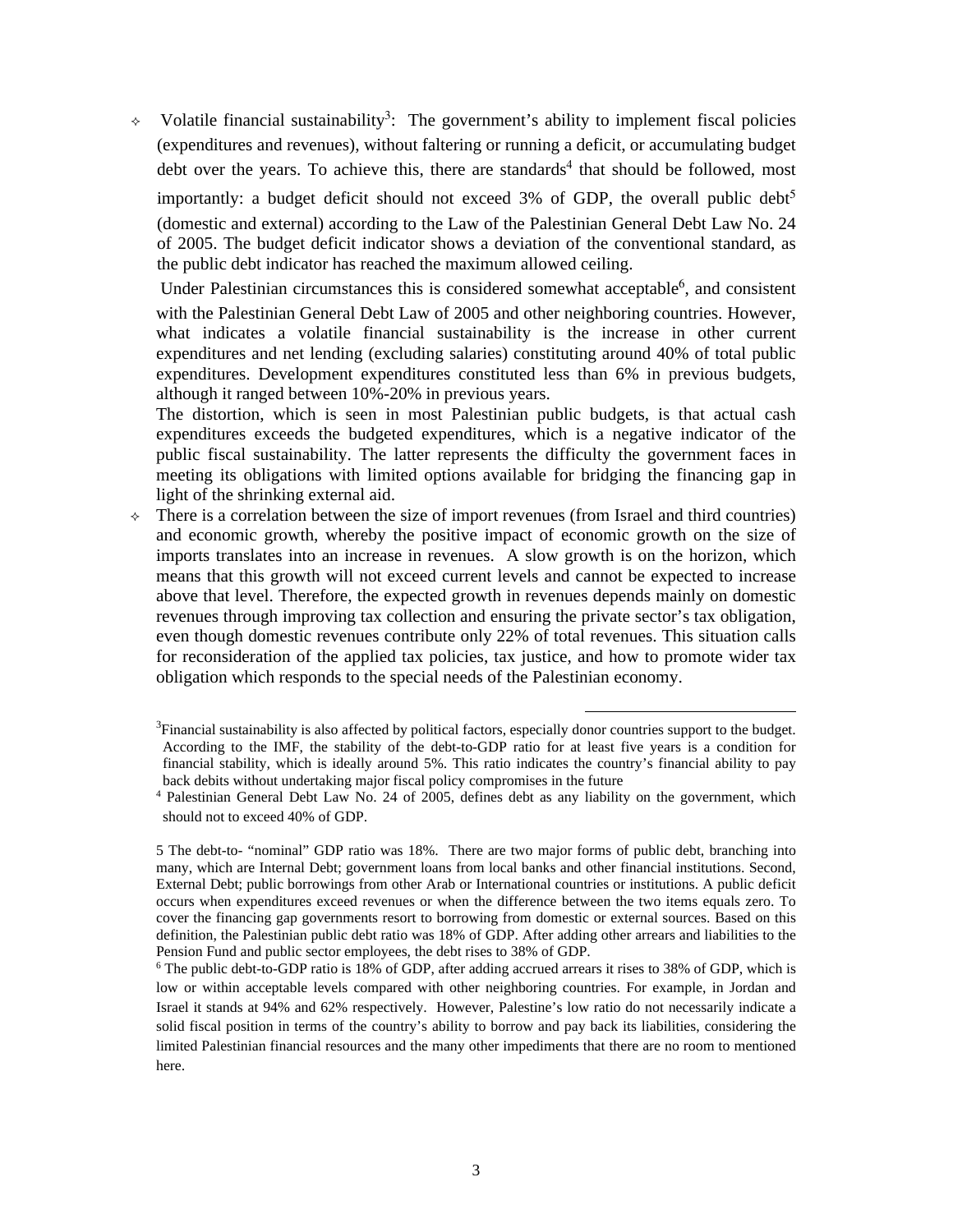- $\div$  The growth of domestic revenues, decline in external revenues (grants and aid), and strict austerity measures, are all indicators that the PNA is more capable of controlling and cutting expenditures than controlling revenues, giving that expenditures are controlled internally, contrary to external revenues which are dependent on donors or are channeled through Israel.
- $\div$  The rise in the ratio of revenues to expenditures from 69% to 84% indicates good progress during these years, due to improved collection and rationalization of expenditures.

#### **The FY 2018 Budget: Assumptions and Economic Indicators**

The FY 2018 Budget came within political conditions<sup>7</sup> and expectations that are different

from previous ones. This changing environment pertains to recent developments in the Palestinian reconciliation file, in addition to the deteriorating political situation following the USA new position on Jerusalem. These have together impacted expectations regarding Palestinian-Israeli trade relations, especially the possible instability in clearance revenues. In addition, international aid is forecast to decline, another indicator that the Palestinian economy is expected to shrink. Therefore, the Budget's scenario was built flexibly enough to accommodate the possibility of reconciliation and to serve its goals. For this purpose, it was structured differently. In addition to the Baseline Budget, which includes the expenditures of the southern governorates (Gaza Strip), it included the additional budgetary needs of Gaza of accommodating the salaries of 20,000 public servants and other additional expenditures, presented under the "Unified Budget".

The budget estimates were based on the following PCBS data and economic indicators:

- By the end of 2017 the GDP grew to 3.9%.
- The consumer price index (CPI) rose by 0.21% as a result of the increase in fuel prices and electricity tariffs.
- The unemployment rate in the West Bank and the Gaza Strip rose to 29.2%.
- The trade balance deficit rose to USD 5281 million in 2017 (USD 7816 in imports, USD 2535 in exports).

#### **FY 2018 Budget: Key Policies and Assumptions**

As mentioned earlier, the FY 2018 Budget policies were developed based on the Budget Statement of the FY 2014 and onward, which embodied a new framework and assumptions that aimed at consolidating the financial position of the PNA, reducing dependence on external aid. According to FY 2018 Budget Statement, the most important assumptions are:

- Reducing tax burden on individuals and start-ups and small enterprises, with the aim of achieving greater tax equity, while taking into consideration economic discrepancies between southern and northern governorates.
- The budget statement introduced corporate tax policies that aim at absorbing fresh graduates and encouraging banks and financial institutions to finance start-ups and small enterprises.

<sup>&</sup>lt;sup>7</sup> FY 2018 Budget Assumptions and Policies-MoF.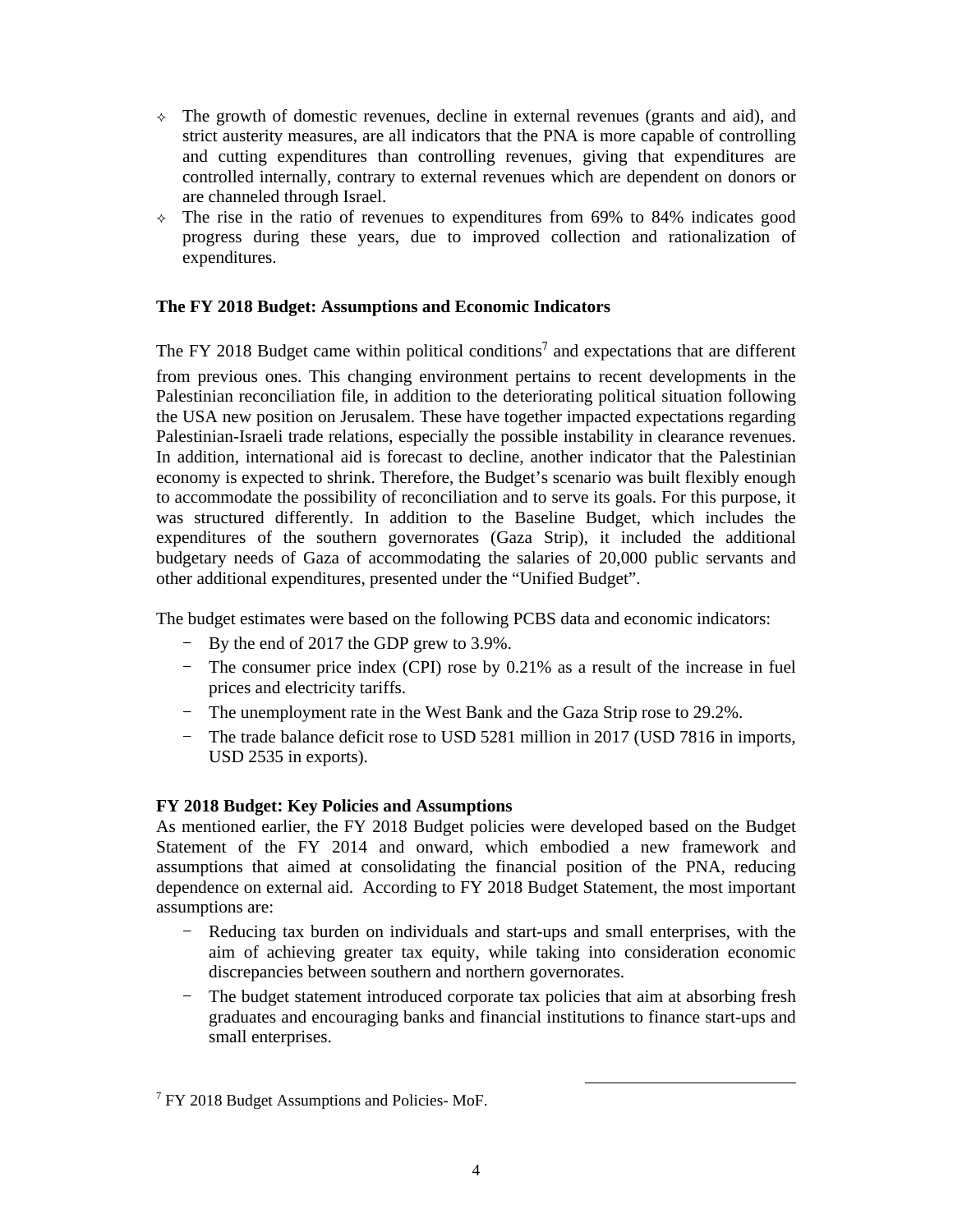- Incorporating the reconciliation's costs and additional budgetary needs and implementing new development projects in the Gaza Strip.
- Enhancing financial sustainability through expenditures rationing and cutting unnecessary expenditures, curbing borrowings as much as possible and directing it to development projects rather than to consumption or current expenditures, while ensuring debt servicing capacity.
- Continue reducing arrears as part of the FY 2018 Budget policies through issuing "promissory notes"<sup>8</sup>, provided that an 80% cash reserve is secured. The issuance ceiling during FY 2018 will be NIS 600 million.
- Continue supporting the Palestinian Pension Authority, through raising the allocated funds from NIS 20 million (in 2017) to NIS 25 million.
- In addition, the Unified Budget addressed possible new financial burdens based on the following policies**<sup>9</sup>**:
	- Continue enforcing and expanding the tax system and ensuring that administrative development is pursued, in addition to enacting new amendments to the income tax brackets for corporates and individuals.
	- $\triangle$  Introducing smart incentives and exemptions like considering a 150% of the minimum wage as acceptable expenditures in the income tax, reducing tax cut on the credit portfolio for SMEs.
	- Establishing a long-term lending fund administrated by the MoF, for implementing renewable energy projects, in which the government and the PMA contribute USD 10 million each, to reach a capital of USD 40 million.
	- Revising the Law on Landlords and Tenants, and standardizing applicable government fees in many sectors, including oil, courts and land sectors.
	- $\triangle$  Reducing net lending by 20%, and adopting strict austerity policy including cutting or freezing public sector employees' allowances, as well as reforming the medical referral system and increased local provision of medical services.
	- Increasing pressure on Israel to demand for Palestinian financial rights, such as border crossing fees and collection fees (3%) that Israel deducts from revenues transferred to the PNA.

#### **Assessment of the FY 2018 Budget Compared with FY 2017 Actual Budget**

The above discussion presented the FY 2018 Budget in detail and identified its main policies, many of which are new ones that might have positive or negative outcomes. Although this cannot be decided now, it does not mean that these policies cannot be assessed at this stage. The available data and indicators provide an adequate basis for

<sup>&</sup>lt;sup>8</sup>Promissory notes of NIS 12 billion were issued in 2016, and NIS 968 million of arrears were paid off. (FY 2018 Budget Statement).

<sup>&</sup>lt;sup>9</sup> for more information, refer to MAS, 2018 (Background Paper RT (1)).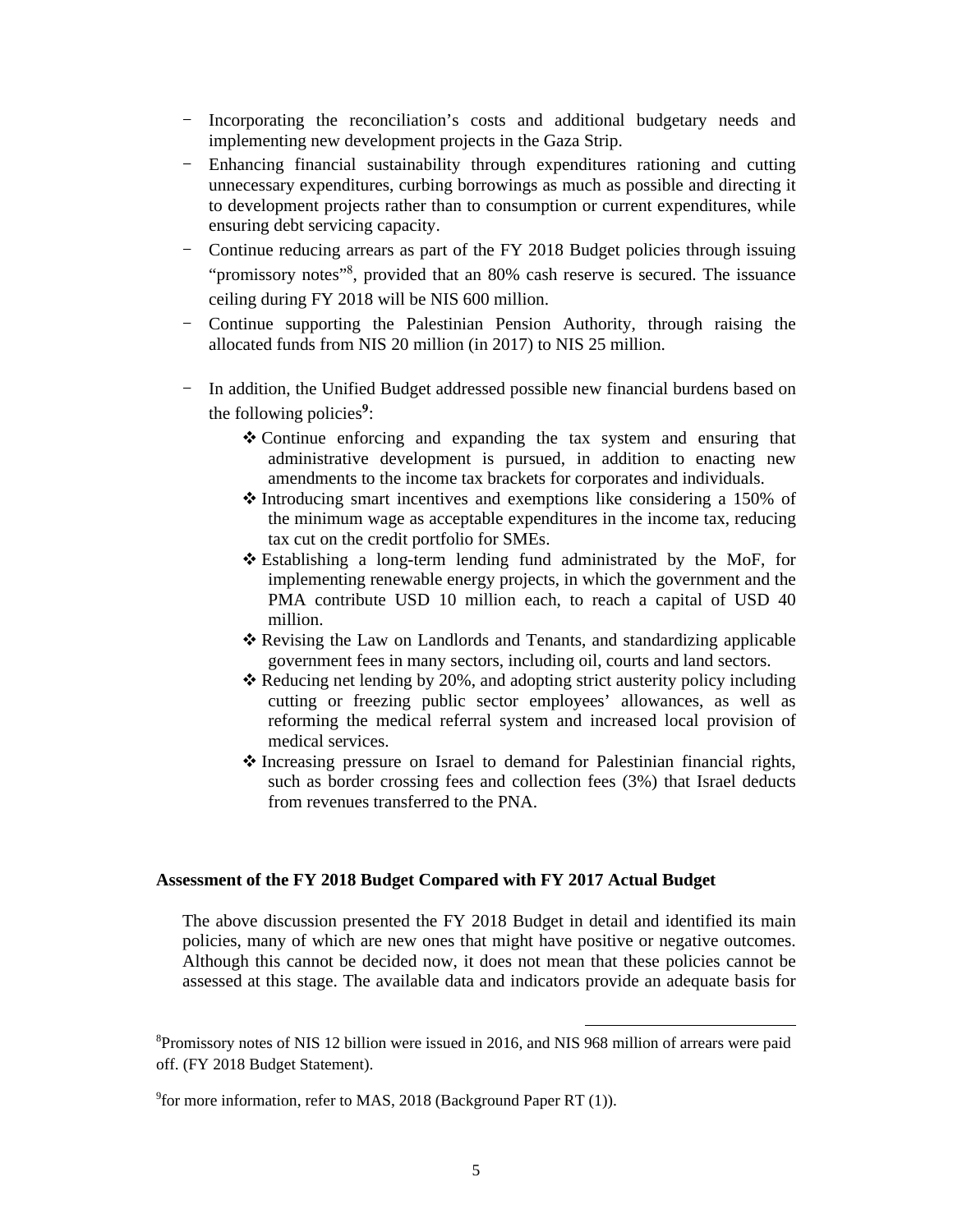evaluating the budget and identifying pros and cons. Based on the Budget Statement and the above, the following observations are pertinent:

- 1. In Generally, drawing comparison between the FY 2018 Budget and previous budgets shows that growth in expenditures surpasses growth in revenues. It also shows that the revenue coverage to expenditure indicator has declined from 84% in the FY 2017 Budget to 80% in the FY 2018 Budget.
- 2. The government's commitment to strengthen the public-private sector partnership was not maintained in the FY 2018 Budget, which is shown in a 230% large decline in tax refunds. These refunds pump liquidity into the business market and provide for the private sector's expansion
- 3. The financial sustainability dilemma is still paramount, especially after incorporating additional budgetary needs of the southern governorates, and with the high ratio of current expenditures reaching 40% of the total.
- 4. Although the FY 2017 Budget has succeeded in reducing the salaries bill through applying strict measures, the same progress was not possible on the level of current expenditures and net lending. Achieving significant changes in both items requires the enactment of laws, policies and strict measures.
- 5. The FY 2018 Budget introduced policies and measures which are novel and in the right direction, among these: tax amendments, smart incentives and exemptions, standardization of applied fees, as indicated in the "necessary track" policies in the Baseline Budget. These policies are considered a quantum leap in terms of the distribution of the tax burden, adoption of a progressive tax approach, as well as enhancing the development of the small-scale private sector and increasing employment.

Generally speaking, from an economic growth perspective the continuing expenditure cutting policy, and reduction in investment incentives could lead unintentionally to economic stagnation in the future and does not stimulate demand in the economy. To measure the impact of this downward trend, economic studies needs to be carried out, to investigate to which extent spending can be reduced. Furthermore, this policy has implications on the quality of delivered services especially that the health, education and social services are already deteriorating and need improvement, which cannot be achieved without the necessary spending.

#### **FY 2018 Budget Deviations: Estimated vs. Actual and in Comparison with FY 2017 Actual Budget**

In the previous sections a comparison was drawn between FY 2018 Budget and actual budgets of previous years. In this section, we present FY 2018 actual performance compared with the estimated for 2018 and actual for 2017. This will help monitor significant variances and assess the expenditure and revenues plan in FY 2018 Actual Budget.

#### **Revenues**

 Actual revenues in 2018 were behind the estimated, less by 11% in net revenues and clearance revenues as well. This decline is ascribed to the smuggling phenomenon (especially diesel), and banning the entry of diesel to the Gaza Strip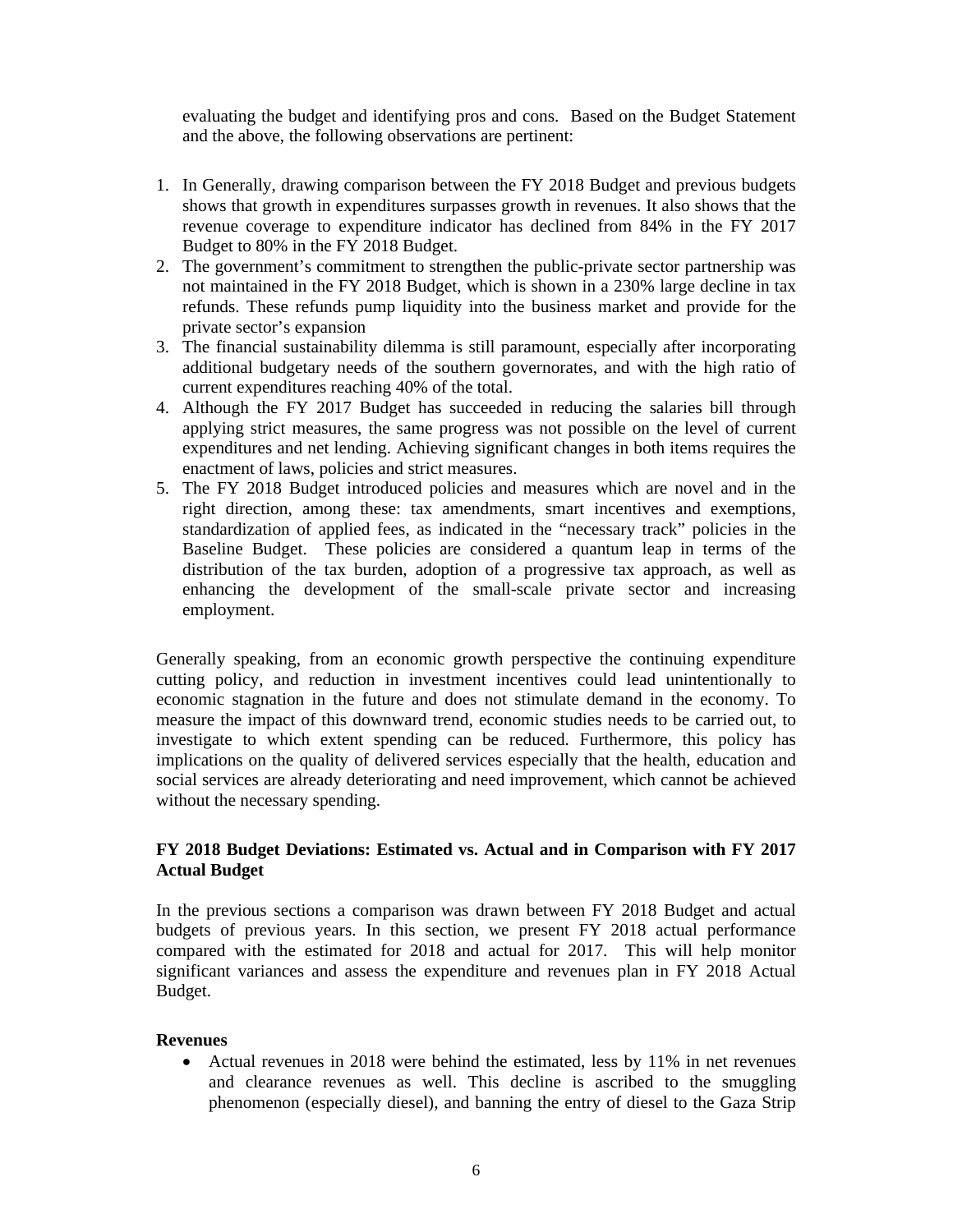which have largely affected the fuels clearance. The overall decline in clearance revenues reached 8% in 2018 compared with 2017 (MoF, 2019).

- External financing (aid and grants) declined as well by 13% compared to estimates (USD 100 million less), which has widened the financing gap by 19%, thus impacting the share of development expenditures negatively (about 60% of financing came from domestic sources), and the share of budget support. The overall decline in external financing reached 59% in 2018 compared with 2013, while it declined by 47% on average during that period. The decline in clearance revenues and external financing have resulted in a decline in total revenues by 5% in 2017.
- On the other hand, domestic revenues increased by 1% (USD 13 million) in 2018, which is within the expected because of the expansion of the tax base. Compared with 2017, the rise reaches USD 121 million, which goes in line with the budget's assumptions and policies focusing on increasing domestic revenues, which have led to a 9% increase compared with 2017.
- The actual budget shows a significant increase in the payment of tax refunds to the private sector of 229% (USD 119 million more than estimates).

## **Expenditures**

- Actual expenditures were markedly less than estimates (USD 426 million), which is ascribed to cutting expenditures, especially salaries and wages, following the early retirement law (USD 390 million less in 2018). Note that other current expenditures were only USD 36 million less. The increase in net lending was slight (did not exceed USD 2 million).
- Overall, actual expenditures declined in 2018 by 7.6% compared with actual expenditures in 2017. This development was the result of cutting expenses and austerity and rationalization measures, especially employment freeze and the application of the Palestinian Law of Public Retirement (around 9,238 civil retirees, and 18,363 military retirees by the end of 2018).
- In sum, compared with the FY 2017 Budget, revenues and total current expenditures in the FY 2018 Actual Budget declined by 4% and 7% respectively, while the financing gap increased by 27% due to the decline in aid and grants by 7%. This highlights the huge impact that external financing, which shrank to the half, had on bridging the financing gap during recent years.
- On the other hand, the structural imbalance in the budget is evident in inflated current expenditures and net lending. Despite the development on the level of revenues, they have not exceeded expenditures. A small increase in expenditures must be offset by a double increase in expenditures. As Figure (1) shows, earlyyears Palestinian Budgets had no inflated current expenditures nor included the net lending item until 2010. In addition, revenues covered 80%, however, because of inflated current expenditures, this ratio declined and the deficit hiked since 2000.

This is a clear example of structural distortion in the budget, as mentioned earlier, which needs years to be rectified. Cutting current expenditures is a long-term plan, and usually would have adverse impacts on aggregate demand and stimulating economic growth.

Figure (1): Revenues to Expenditures Coverage Ratio, 1996-2018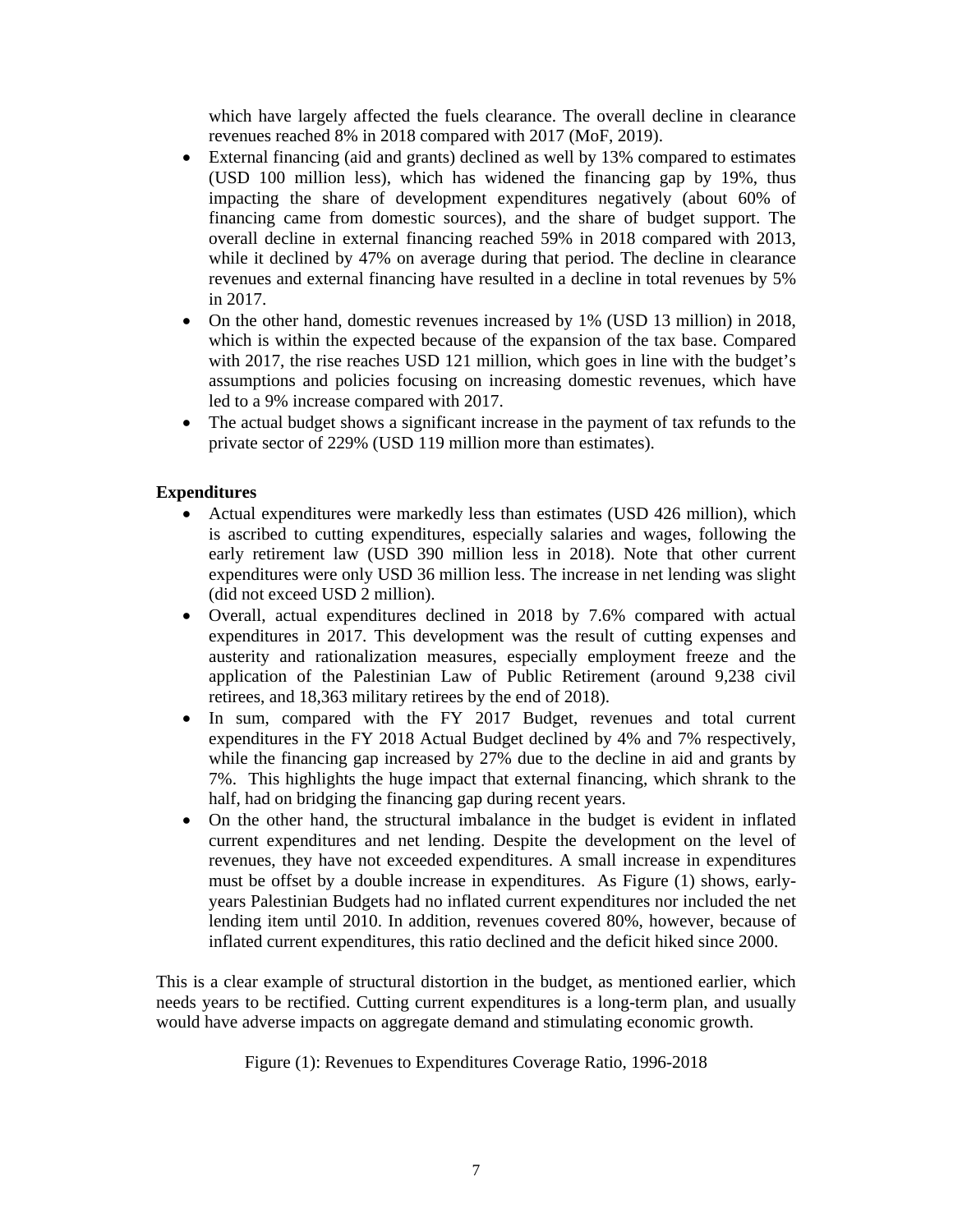

#### **FY 2019 Budget and the Clearance Crisis**

The Occupation's latest decision to deduct around USD 138 million annually from clearance revenues, which represent the dues to Palestinian martyrs and prisoners' families, has put the PNA under an unforeseen financial pressure. The PNA had to replace the FY 2019 Budget with an Emergency Budget for Feb-July 2019. The Budget is financed from domestic sources, borrowings from local banks and pledges through the Arab Safety Net.<sup>10</sup>

The Emergency Budget was developed based on fiscal austerity measures with limited financial ceilings, while considering the following principles:

- Protecting low income earners
- Setting a minimum and maximum wage level and cutting the wage bill by 30%
- giving priority to marginalized and poor families
- Freezing employment and promotions
- Cutting operating expenses by 20%, and approving other current expenditures based on needs
- Commit in 2019 to FY 2018 development commitments
- Postponing paying the private sector arrears
- Reducing the public debt service (interests) to zero, which means stopping borrowing from local banks

The plan's sources of revenues are:

<sup>&</sup>lt;sup>10</sup> Palestinian Minister of Finance called (during the emergency meeting of the Arab Finance Ministers chaired by Tunisia in 1/6/2019) for activating the Safety Net, to secure USD 100 million monthly as per the Arab League decision to support Palestine by providing USD 55 million a month, which is the minimum amount needed for fulfilling basic current expenditures, whether in the social, health or education sectors, as declared by the Palestinian minister of Finance.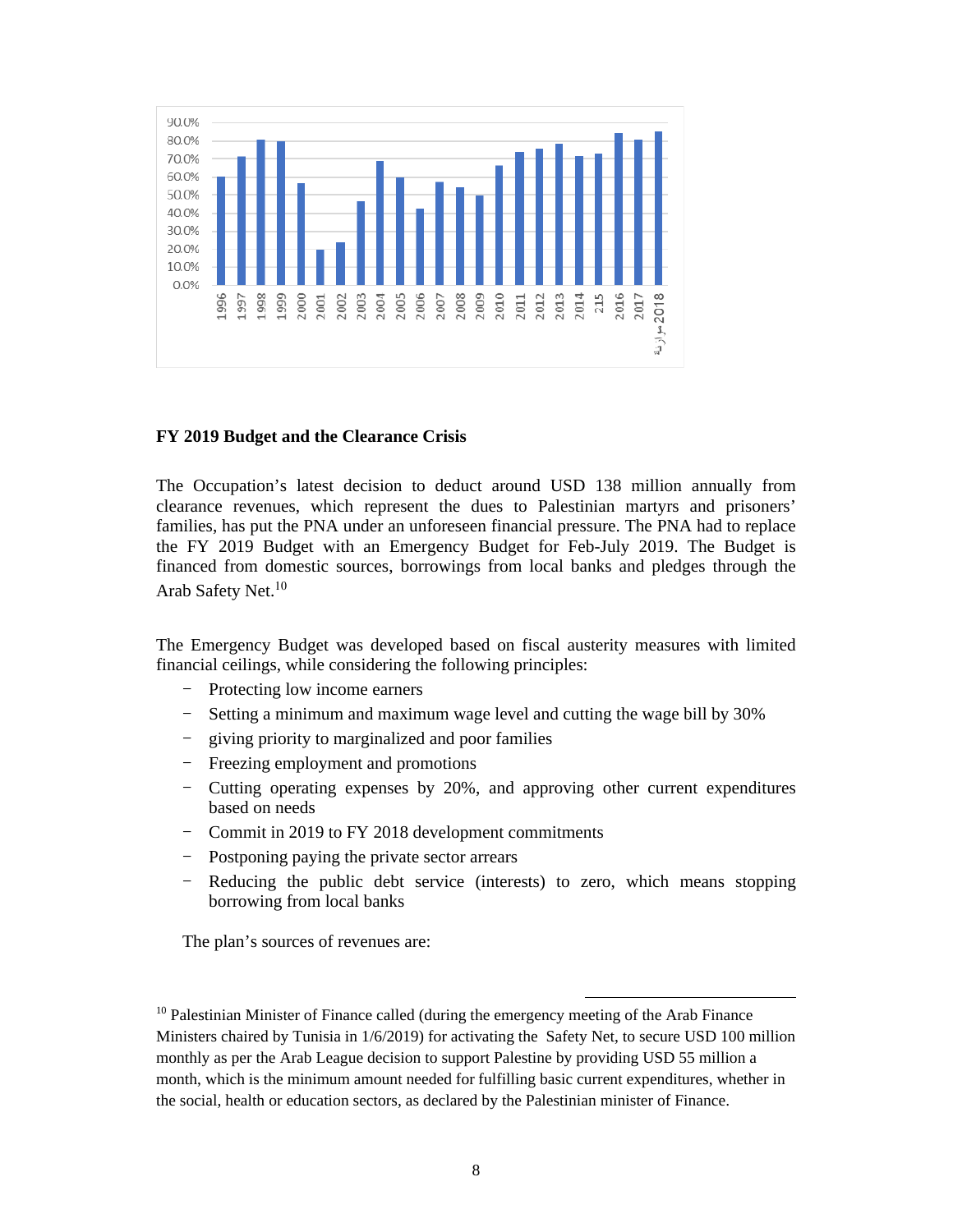- The borrowing ceiling from local banks should be less than USD 450 million until July 2019, i.e. USD 80 million a month.
- Issuing promissory notes of USD 100 million until July
- External aid estimated at USD 55 million a month
- Domestic revenues averaged USD 80 million

In summary, despite the slight contraction in the FY 2018 actual Budget, following 2014 the financial performance saw a marked improvement. However, revenues uncertainty has always affected having a good budget planning, which was compounded by the latest clearance crisis. Because of the crisis, the Palestinian government was not able to fulfill its obligations, or put the FY 2019 Budget into application, replacing it with the Emergency Budget, at a time the Actual Budget of 2018 was behind the FY 2017 Budget and behind estimates and projections. Have the structural distortions in previous budgets been rectified or reversed gradually, today's financial position would have been stronger

The current situation calls for revisiting the structure of the budget, especially the current and operational expenditures and net lending, and shifting toward a structural reform in these items, or at least controlling net lending which represents a huge burden on the budget. In addition, a structural reform is needed in the development expenditures which have depended historically on external financing, and did not exceed 6% of the budget compared with 40% of the budget allocated to current expenditures account (without salaries). On the other hand, a possible reform in revenue sources is increasing domestic revenues through the tax burden, improving tax collection, combating tax evasion and customs smuggling, and promoting trust and partnerships between the public and the private sectors.

Regarding the FY 2019 Emergency Budget, it is not possible to assess the Budget, which came as a result of the political conditions and clearance crisis<sup>11</sup> as it is suspended and inaccessible. Having an Emergency Budget does not mean controlling risks, especially the risk of financial sustainability, stability of the monetary system, and its ability to continue providing funds for more than six months, in addition to the deteriorating economic indicators, domestic demand and purchasing power, and the contraction in the budget's financial indicators evident in the growing current deficit and the accumulating debt, increasing public debt service which is costly to citizens. Most importantly, the government defaulted from meeting its full obligations, especially in terms of current expenditures.

Today, all these risks became a realty lived by Palestinians and policy makers. To control these risks, the structure of the budget should be analyzed carefully to cut any unnecessary current expenditures and boost investment development expenditures.

 $<sup>11</sup>$  Following the crisis, the PNA found itself obliged to deal with limited financial resources</sup> (around 35-40% of resources available before the crisis) which is a huge burden on the PNA in terms of meeting its liabilities and managing public resources.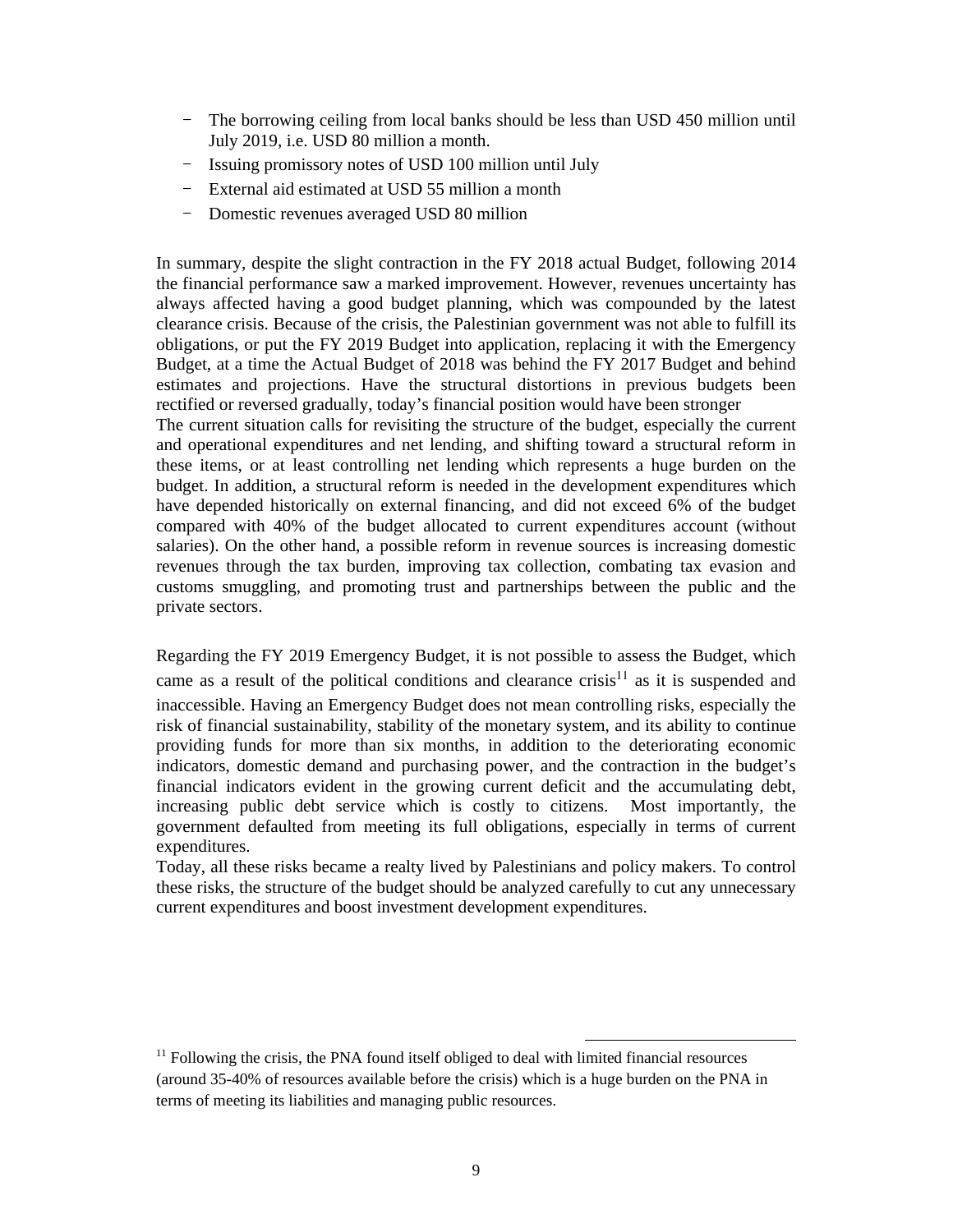| Item                                                                           | <b>Actual</b><br>2017 | <b>Actual</b><br>2018 | <b>Baseline</b><br>2018 | 2018<br><b>Deviation</b><br>between the<br>actual<br>and<br>estimates | Ratio<br>of<br>deflection | <b>Actual</b><br>2018<br>Vs.<br>2017 |
|--------------------------------------------------------------------------------|-----------------------|-----------------------|-------------------------|-----------------------------------------------------------------------|---------------------------|--------------------------------------|
| <b>Net Public Revenues</b>                                                     | 3495                  | 3355                  | 3751                    | $-396$                                                                | $-11%$                    | $-4%$                                |
| <b>Total Revenues</b>                                                          | 3567                  | 3526                  | 3803                    | $-277$                                                                | $-7%$                     | $-1%$                                |
| - Domestic revenues                                                            | 1151                  | 1272                  | 1259                    | 13                                                                    | 1%                        | 10%                                  |
| - Clearance Revenues                                                           | 2416                  | 2254                  | 2544                    | $-290$                                                                | $-11%$                    | $-7%$                                |
| Tax refunds                                                                    | 72                    | 171                   | 52                      | 119                                                                   | 229%                      | 58%                                  |
| <b>Total</b><br>Current<br><b>Expenditures</b><br>and<br><b>Net</b><br>Lending | 4358                  | 4068                  | 4494                    | $-426$                                                                | $-9%$                     | $-7%$                                |
| -Wages and Salaries                                                            | 2114                  | 1798                  | 2188                    | $-390$                                                                | $-18%$                    | $-18%$                               |
| Running costs                                                                  | 1978                  | 2020                  | 2056                    | $-36$                                                                 | $-2%$                     | 2%                                   |
| -Net Lending                                                                   | 266                   | 268                   | 250                     | 18                                                                    | 7%                        | 1%                                   |
| Current deficit<br>before<br>financing                                         | 863                   | 713                   | 743                     | $-30$                                                                 | $-4%$                     | $-21%$                               |
| Development<br>$\overline{+}$<br>expenditure                                   | 366                   | 363                   | 530                     | $-167$                                                                | $-32%$                    | $-1%$                                |
| <b>Total</b><br>deficit<br>before<br>financing                                 | 1229                  | 1076                  | 1273                    | $-197$                                                                | $-15%$                    | $-14%$                               |
| <b>Needed Funding</b>                                                          | 1229                  | 1076                  | 1273                    | $-197$                                                                | $-15%$                    | $-14%$                               |
| <b>External Funding</b>                                                        | 719                   | 675                   | 775                     | $-100$                                                                | $-13%$                    | $-7%$                                |
| <b>Budget support</b>                                                          | 544                   | 515                   | 600                     | $-85$                                                                 | $-14%$                    | $-6%$                                |
| financing development<br>expenditure                                           | 175                   | 160                   | 175                     | $-15$                                                                 | $-9%$                     | $-9%$                                |
| Financing<br>(after<br>gap<br>external funding)                                | 510                   | 401                   | 498                     | $-97$                                                                 | $-19%$                    | $-27%$                               |

**Table (1): Palestinian Budgets, 2017-2018- (USD million)** 

 $\mathbf{r}$ 

Source: Ministry of Finance data - multiple years - cash basis